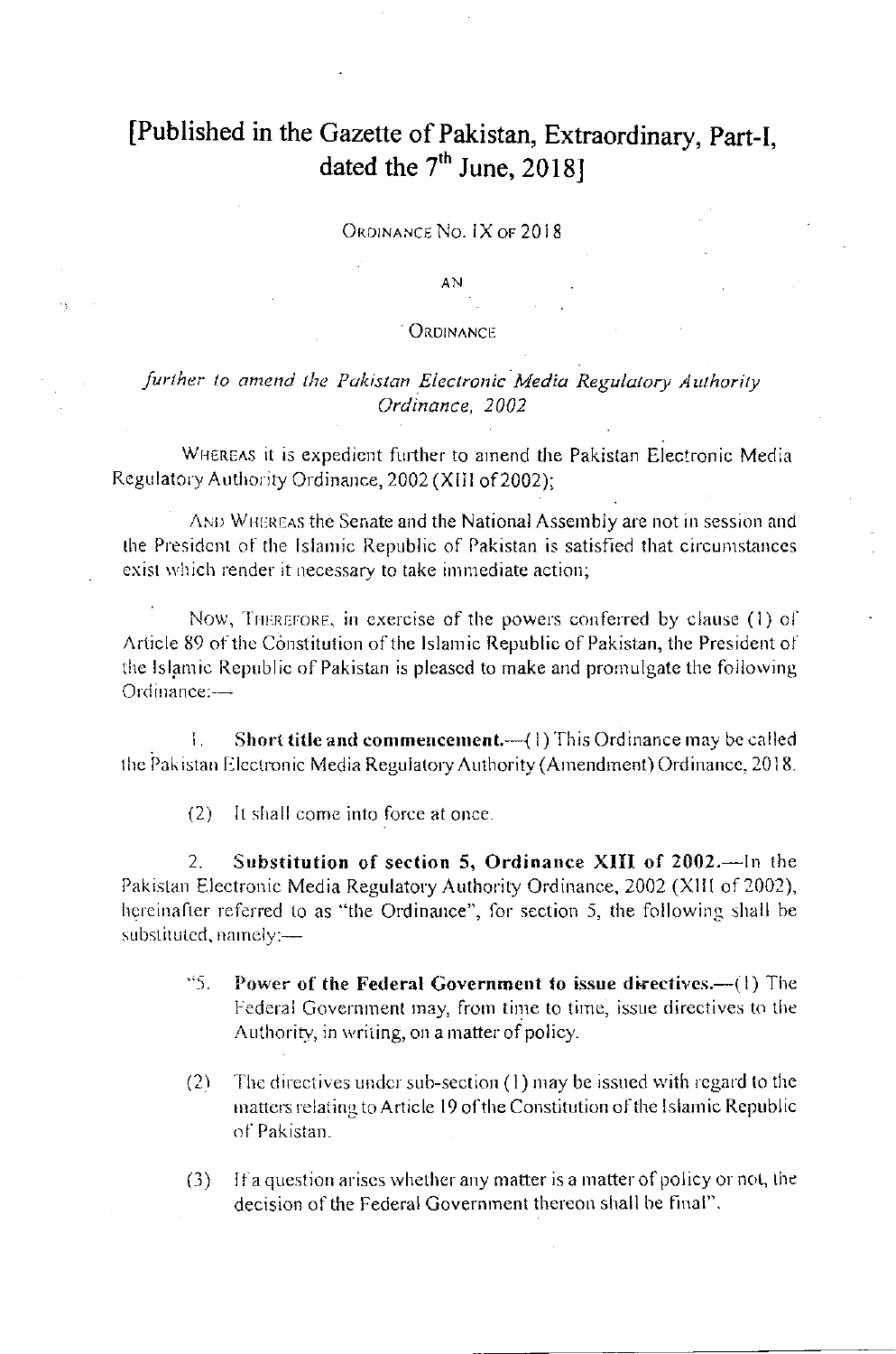$3.$ Substitution of section  $6$ , Ordinance XIII of  $2002$ .—In the Ordinance, for section 6, the following shall be substituted, namely:-

- <sup>\*\*</sup>6. Chairman and members of the Authority.-(1) The Authority shall consist of a Chairman and eight members.
- $(2)$ The Chairman and members shall be appointed by the Federal Government and shall be persons who are well-known for their integrity, competence, expertise and experience in the field of media, business, management, finance, economics or law. The Chairman and members shall be required to hold at least masters or professional degree or equivalent qualification from an institute recognized by the Higher Education Commission and shall have at least twenty years of experience in the relevant field.
- The following shall be the members of the Authority, namely:—  $(3)$ 
	- a member to be appointed by the Federal Government who shall  $(a)$ be the permanent member of the Authority and shall work on full time basis:
	- an officer of BS-22 of the Federal Government:  $(b)$
	- $(c)$ the Chairman, Pakistan Telecommunication Authority;
	- $(d)$ a member to be nominated by the Pakistan Broadcasters Association; and
	- four members to be nominated by each Provincial Government  $(e)$ from general public out of which not more than two members shall be women to be nominated by the Provincial Government on rotation basis.
- The Authority shall have only two ex-officio members as mentioned  $(4)$ in clauses (b) and (c) of sub-section  $(1)$ .
- $(5)$ The men bers shall receive such fee and expenses for each meeting as may be prescribed.
- $(6)$ A member, other than an ex-officio member, shall be deemed to have vacated I is office if he remains absent for three consecutive meetings of the authority without the leave of the authority.".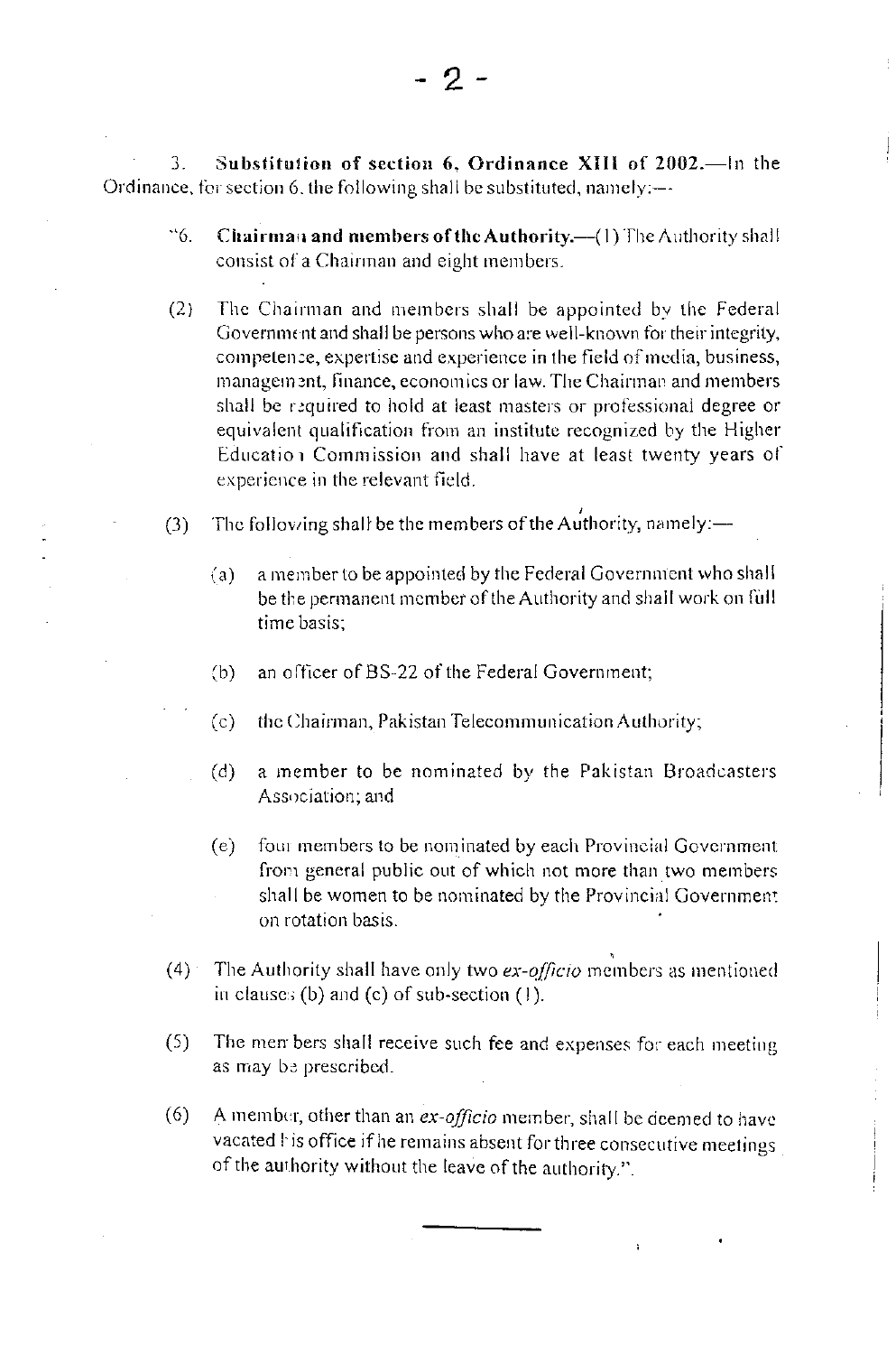## **STATEMENT OF OBJECTS AND REASONS**

The proposed Bill is intended to make PEMRA an independent body in terms of issuance of government's directives meant to facilitate PEMRA in the performance of its functions and also to reconstitute the PEMRA Authority.

2. Whereas, in compliance with the directions of the Honourable Supreme Court, this Division has initiated the process of aligning section 5 and 6 of the PMERA Ordinance, 2002 amended as the PEMRA (Amendment) Act, 2007 with the provisions of Article 19 & 19-A of the Constitution of Pakistan.

Therefore, in pursuance of the aforesaid objectives, this Bill is 3. being introduced to make PEMRA's functioning independent and in line with constitutional provisions.

> Syed Ali Zafar Minister Information, Broadcasting, National History and Literary Heritage